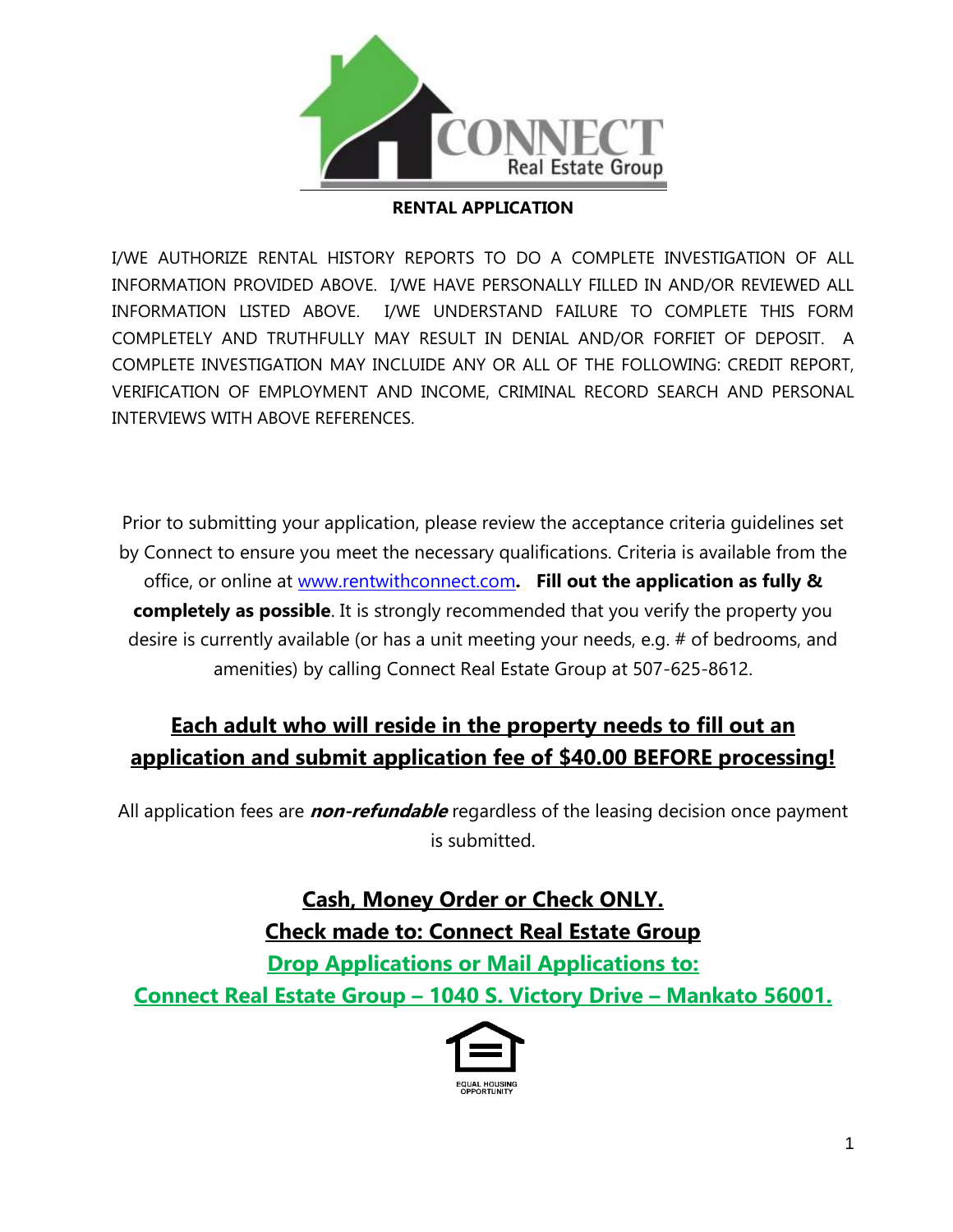

## **RENTAL APPLICATION - \$40 Application Fee**

| Name:                                                                                                                              |                |                                                                                                                                            |       |  |  |
|------------------------------------------------------------------------------------------------------------------------------------|----------------|--------------------------------------------------------------------------------------------------------------------------------------------|-------|--|--|
| First                                                                                                                              | Middle<br>Last |                                                                                                                                            |       |  |  |
| <b>Current Address:</b>                                                                                                            |                |                                                                                                                                            |       |  |  |
|                                                                                                                                    |                |                                                                                                                                            |       |  |  |
|                                                                                                                                    |                |                                                                                                                                            |       |  |  |
|                                                                                                                                    |                |                                                                                                                                            |       |  |  |
|                                                                                                                                    |                |                                                                                                                                            |       |  |  |
|                                                                                                                                    |                |                                                                                                                                            |       |  |  |
| What size unit are you applying for: STUDIO                                                                                        |                | 2 BED                                                                                                                                      | 3 BED |  |  |
|                                                                                                                                    |                |                                                                                                                                            |       |  |  |
| <b>CURRENT AND/OR PAST EMPLOYERS TO PROVIDE "RENTAL" AND EMPLOYMENT AND</b>                                                        |                |                                                                                                                                            |       |  |  |
| <b>INCOME" VERIFICATION TO CONNECT REAL ESTATE GROUP PROPERTY MANAGEMENT.</b>                                                      |                |                                                                                                                                            |       |  |  |
|                                                                                                                                    |                |                                                                                                                                            |       |  |  |
|                                                                                                                                    |                |                                                                                                                                            |       |  |  |
| ***APPLICATION MUST BE SIGNED*** WITHOUT SIGNATURE, THE APPLICATION WILL BE<br>Have you ever been convicted of a crime?<br>YES/NO. |                | CONSIDERED INCOMPLETE AND CANNOT BE FULLY PROCESSED OR APPROVED.<br>Have you ever refused to pay rent? YES/NO.<br>If yes, please describe: |       |  |  |
| If yes, please describe:                                                                                                           |                | Do you have any Pets that will be living with<br>you? YES/NO.                                                                              |       |  |  |
| Do You have any pending criminal charges?<br>YES/NO.                                                                               |                | What Type:                                                                                                                                 |       |  |  |
| If yes, please describe:                                                                                                           |                |                                                                                                                                            |       |  |  |
|                                                                                                                                    |                | Do you have a legal right to be in the United<br>States?                                                                                   |       |  |  |
| Have you ever been evicted or asked to                                                                                             |                |                                                                                                                                            |       |  |  |
| move? YES/NO.                                                                                                                      |                | () Yes, I am US Citizen                                                                                                                    |       |  |  |
| If yes, please describe:                                                                                                           |                | () Yes, I have valid documentation from the US                                                                                             |       |  |  |
|                                                                                                                                    |                | Dept. of Immigration and Naturalization (INS)                                                                                              |       |  |  |
|                                                                                                                                    |                |                                                                                                                                            |       |  |  |
|                                                                                                                                    | $()$ No        | that allows me to be in the country.                                                                                                       |       |  |  |